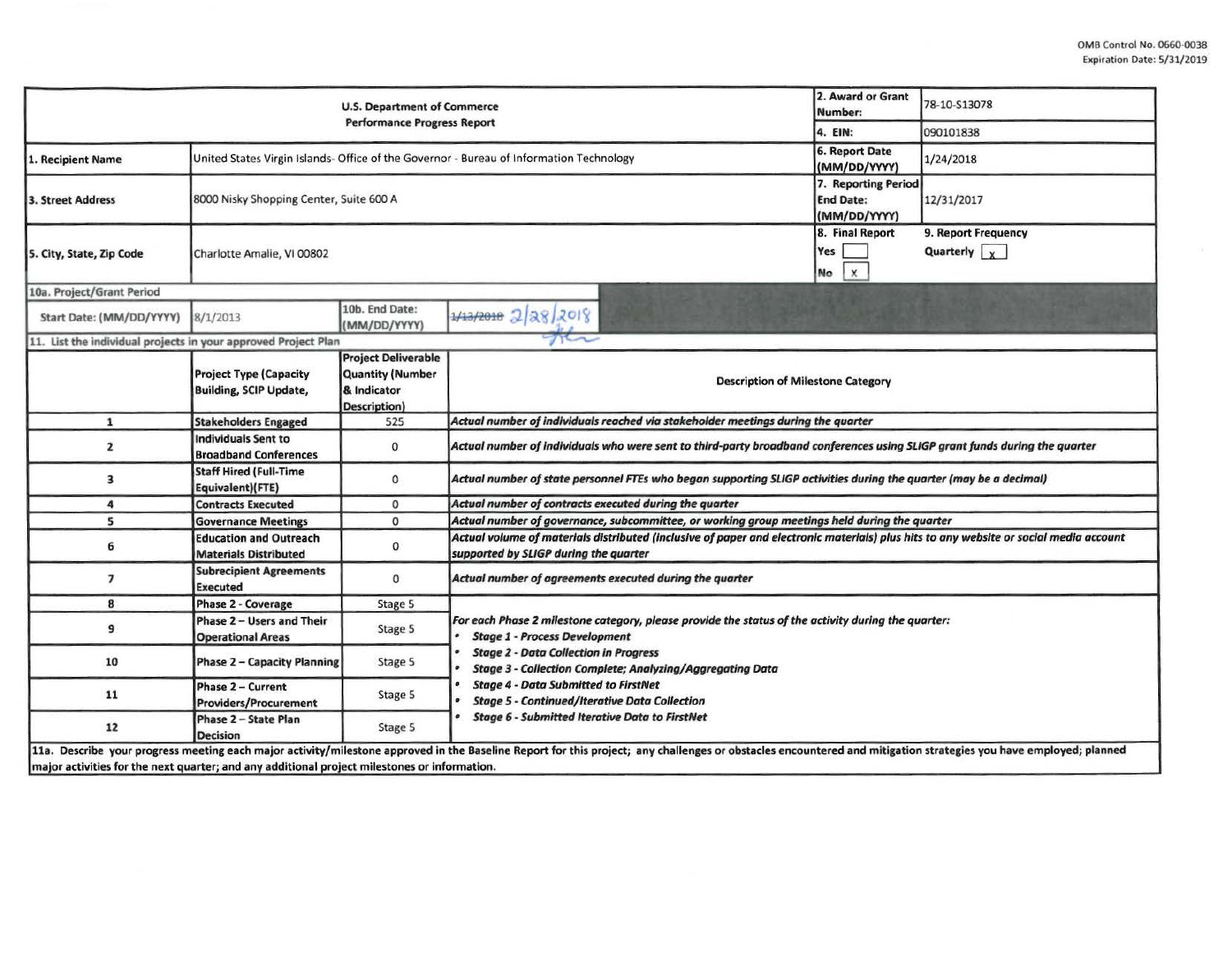Milestone Activities: - USVl submitted SLIGP2.0 Grant application on 12/19/2018 - A NOFO waiver request letter regarding supplemental funding received was submitted on 1/10/2018 - As a result of the two CatS hurricanes, the FirstNetVI website is down and we're currently in process of securing a vendor to build a new website Received 33 Disaster relief phones from AT&T/FirstNet to provide support to the territory - AT&T visited St. Croix and St. Thomas to provide Push to Talk demonstration to the BIT staff This quarter's Interoperability Board meeting was not held due to hurricane recovery efforts; however, its important to note that there has been much collaboration between agencies to restore communications - Worked with Hurricane interoperability Telecommunications team to identify the hurricanes' impact on Public Safety communications Other activities; Participated in the SUGP 2.0 webinar - Participated in SLIGP Quarterly Meeting - Participated in Hurricane Integrated Telecommunications team meetings throughout the quater, these meetings averaged 2S attendees was used to calculate stakeholders engaged. Planned Major activlties for next quarter: - FirstNetVI and AT&T Kick-off meeting - The SPOC, SWIC, and FirstNetV! program manager will attend the upcoming IWCE conference in Orlando • launch new FlrstNetVI website 11b. If the project team anticipates requesting any changes to the approved Baseline Report in the next quarter, describe those below. Note that any substantive changes to the Baseline Report must be approved by the Department of Commerce before implementat!on. No additional request for change is anticipated at this time. A supplemental budget was approved as of July 2017. 11c. Provide any other information that would be useful to NTIA as it assesses this project's progress. The communications infrastructure is being rebuilt with great collaboration from AT&T. USVI requests to be a pilot for the Stand-up of the FirstNet network. FirstNet and the AT&T FirstNet team has participated in some of the territory's communication calls. lld. Describe any success stories or best practices you have identified. Please be as specific as possible. Maintaining relationships with established stakeholders and providing periodic updates on project efforts. 12. Personnel 12a. If the project is not fullv staffed, describe how any lack of staffing may impact the project's time llne and when the aroject will be fully staffed. USVl's request for supplemental grant funding was approved *as* of July 2017 to support the project tTII the end of the performance period. 12b. Staffing Table. *Pleose include all striffthat have contributed time to the project. Pleose do not remove individuals from this table.*  In the Internal of the Change of the Change of the Project (s) Assigned Change Change Change Program Manager 1 **I Concerned Access 2016** Program Management of SLIGP Grant as delineated above in 12a I Resigned January 2016